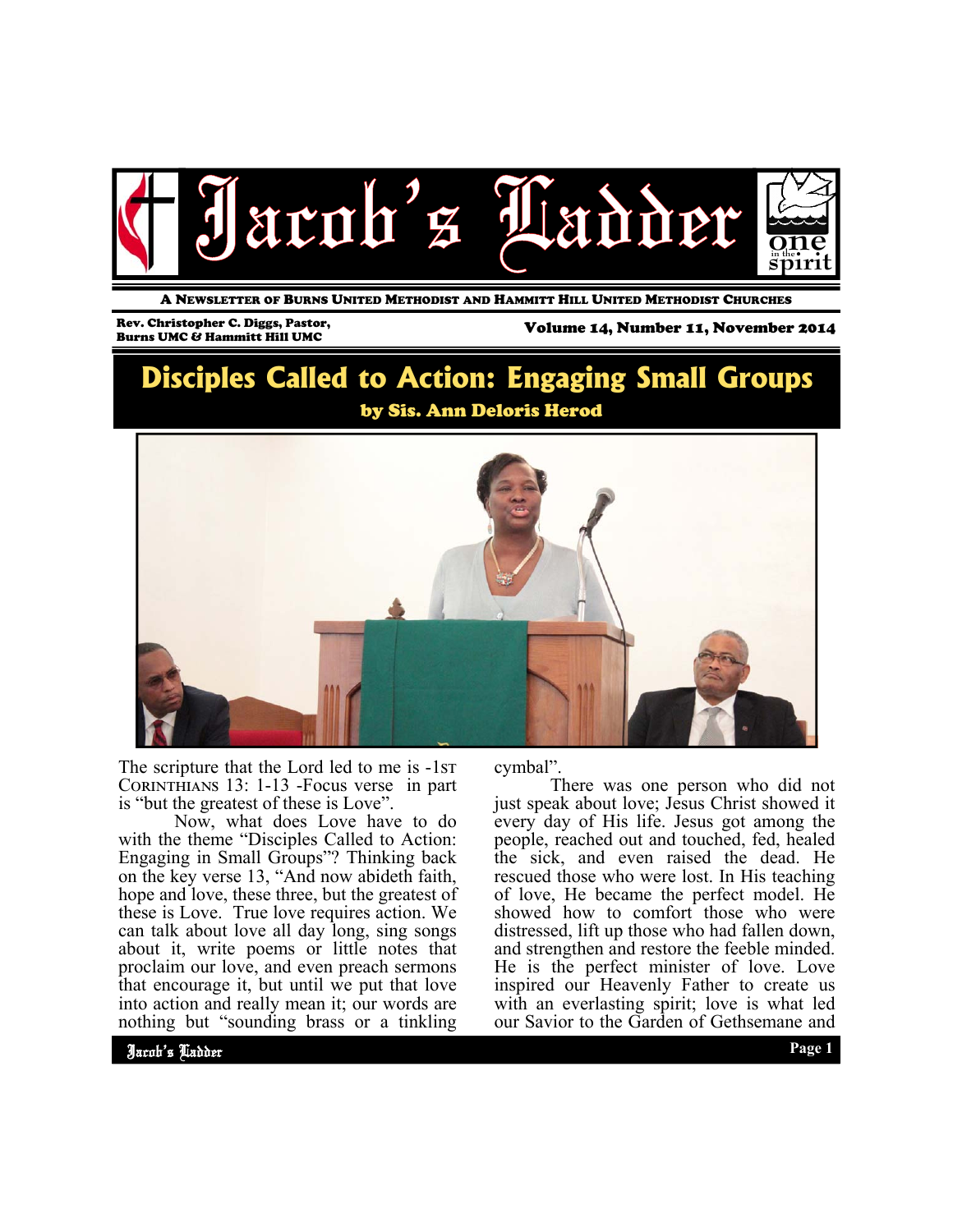to the cross to make Himself a ransom for our sins. Love is the grand motive of the plan of salvation; it is the source of our happiness, peace, joy, and healing. Love is His precious grace and mercy that he freely bestows upon us. Jesus is Love, and Jesus called us to Love in JOHN 13:34-35 - "A new commandment I give unto you, that ye love one another; as I have loved you, that ye also love one another. By this shall all men know that ye are my disciples, if ye have love for one to another". This is what love has to do with it.

 I believe that true disciples respond to and demonstrate their call to action because of their love. You see that divine love is what makes us respond to and act upon our mission statement of the United Methodist Church, "making disciples of Christ for the transformation of the world. If we truly have accepted God as our savior, then we have in us what He is, and that is Love. And when we put our love into action, then we are making our mission statement relevant. . . . . First there is the question of what or who is the church? How we perceive the church is quite important in determining how we live out our life in faith. When we speak of the church it is not a place, the building, location, or the denomination. We, God's people, who are in Christ Jesus, are the church. . . . . . The church is a body of believers who have been called out from the world by God to live as His people under the authority of Jesus Christ  $(EPHESIANS 1:22-23)$ . This group of believers or "the body of Christ" began in Acts 2 on the Day of Pentecost through the work of the Holy Spirit and will continue to be formed until the day of the rapture of the church, we believers. The church comes together or assembles for the purpose of bringing each member to spiritual maturity (EPHESIANS  $4:13$ ).  $\ldots$  . The church is the body of Christ. We are his heart, his mouth, his hands and feet –reaching out to the world, 1st CORTHINTHIANS 12:27. So when we speak of the church we are not referring to this

building, but the assembly of believers or congregation that meets together physically for worship, fellowship, teaching, prayer and encouragement in the faith (HEBREWS  $10:25$ ).

 Now, who is a disciple, and what are disciples called to action to do? . . . . What does it really mean to be a disciple of Jesus Christ? He or she is someone who learns from Him to live like Him; someone who, because of God's awaking grace, changes his or her words and ways to the words and ways of Jesus. . . .To be a disciple of Jesus you will love one another- JOHN 13:35- "By this all will know that you are my disciples, if you have love for one another". . . . What does Love have to do with it? It's an action word. If we have the Love of God inside of us as disciples, it will show up on the outside. . . . Now who makes disciples? Disciples make disciples! That's the Great Commission! . . . . To tell the truth, we the church have been guilty of wanting more members to join and not making disciples. The church is not the membership, but the integrity of our discipleship. It is the integrity of our love. . . . In the United Methodist Church, laity takes seriously their call to ministry. They serve as lay leaders, lay servants, lay ministers, missionaries, deaconesses, home missionaries, class leaders, liturgists, lay speakers, United Methodist Men and United Methodist Women, musicians, the choir and director, ushers, and many others. We are disciples and are called to action inside and outside the walls of this building. . . . .

 In conclusion: We are the disciples in our theme, and we need to stand up, step out, and serve in ministry, and there are many ministries. . . . .Disciples are called to action and will respond to the call because of their love!

Ann Deloris Herod served as Lay Speaker on Laity<br>Sunday, October 19, 2014. These are highlights from her **speech. She is married to James Herod and is a teacher, Certified Lay Speaker, mother, and daughter-in-law of our own Rev. Arthur Herod.**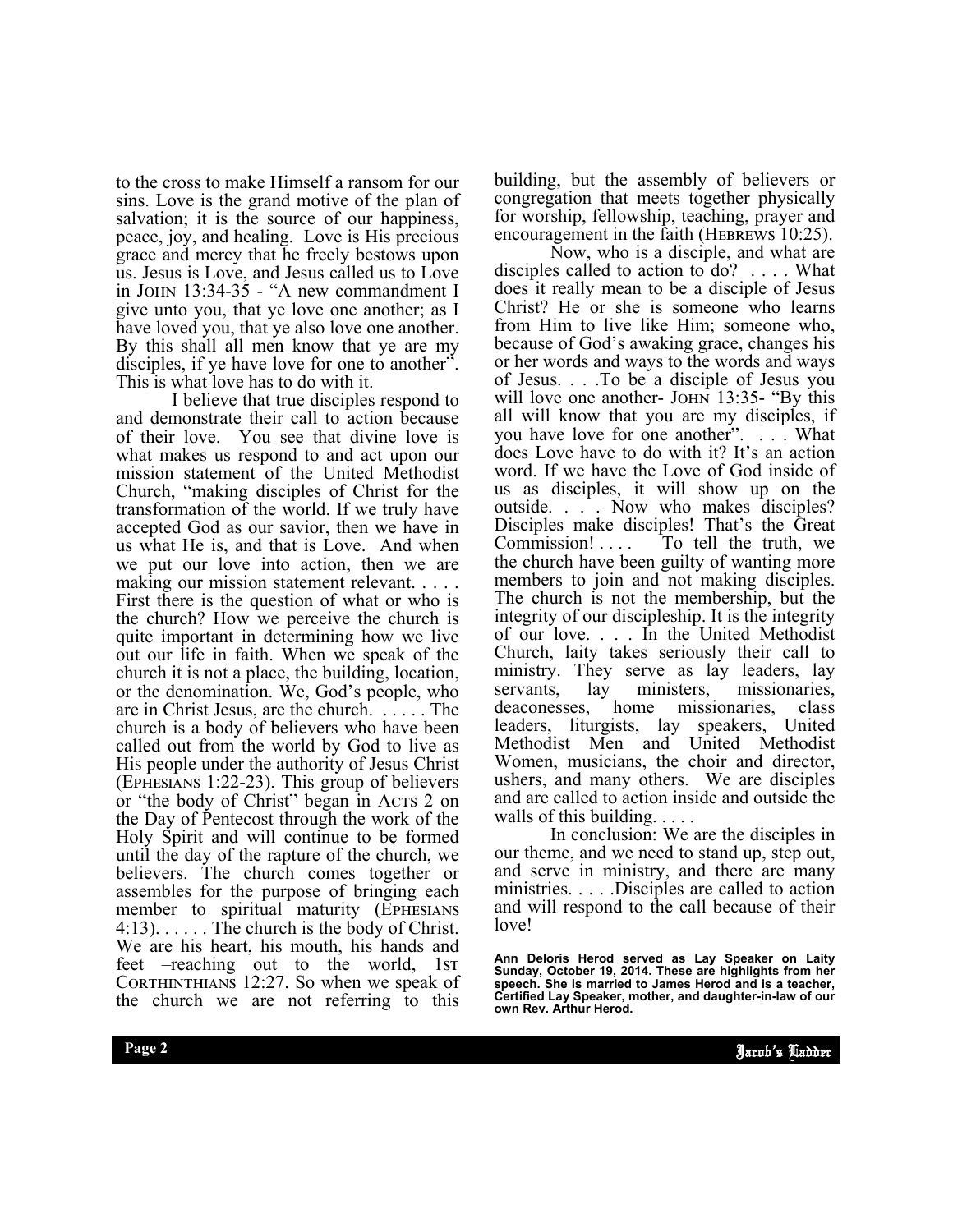## **It's Time to Grow Up!**  by Minister Laura Gillom

About this we have much to say, and it is hard to explain, since you have become dull of hearing. For though by this time you ought to be teachers, you need someone to teach you again the basic principles of the oracles of God. You need milk, not solid food, for everyone who lives on milk is unskilled in the word of righteousness, since he is a child.

But solid food is for the mature, for those who have their powers of discernment trained by constant practice to distinguish good from evil.

#### —HEBREWS 5:11-14



In order to grow up, we first must realize there is a difference in getting older and growing up. There is more to growing up than just getting older. It takes a desire to<br>grow it takes grow. nourishment, it takes exercise and practice, and it takes time and patience. It is no

shame to be a baby if you were born a few months ago, but if a person has been a child of God for several years and has not grown, he or she has a problem. Everyone needs to grow as a Christian, and everyone can grow, if he or she simply applies the Bible principles of growth.

 There are four problems identified in the text: laziness (dullness) toward the Word, inability to teach the Word to others, a diet of only elementary truths in the Word, and lack of skill in applying the Word.

 The people of Rome had been Christians for an extended period of time. There was no excuse for them to still be where they were spiritually. Every Christian becomes capable of instructing others when he or she learns the elementary truths of the faith. This is true whether one has the gift of teaching or not. The problem: when we fail to pass on what we know, we begin to lose what we know. Eventually, we may need to relearn the most basic teachings of Scripture.

When we stop growing, we start shrinking.

 The writer's point in these verses is not just that spiritual babies lack information, which they do, but that they lack experience. A person becomes a mature Christian not only by gaining information, though that is foundational, but by using that information to make decisions that are in harmony with God's will. Practice essential for maturity.

 Growth is development or improvement toward a goal called "maturity" or in the Bible, "perfection". When one is "born again" as a child of God, he or she is spiritually immature. As time passes, he or she should develop the qualities or abilities which the Bible says characterize the mature. A congregation matures as its individual members mature. EPHESIANS  $4.14-15$ encourages us to be no longer children, but to grow up in Christ.  $2ND$  PETER  $3:18$  also encourages us to grow in the grace and knowledge of our Lord and Savior Jesus Christ. As with the muscles in our bodies, if we don't use what we have gained spiritually, we will lose it. It's time for US to grow up!

**Laura Gillom is married to Louis Gillom, and they have three adult children and one grandchild. She has a bachelors degree in Social Work from Ole Miss, a master's degree in Social Work from Southern Miss, and is currently pursuing a Master's of Divinity from Memphis Theological Seminary. Laura is on staff as a therapist and social worker supervisor at Tri-Lakes Behavioral Health. She is a member of Providence UMC and completing her candidacy in the United Methodist Church.**